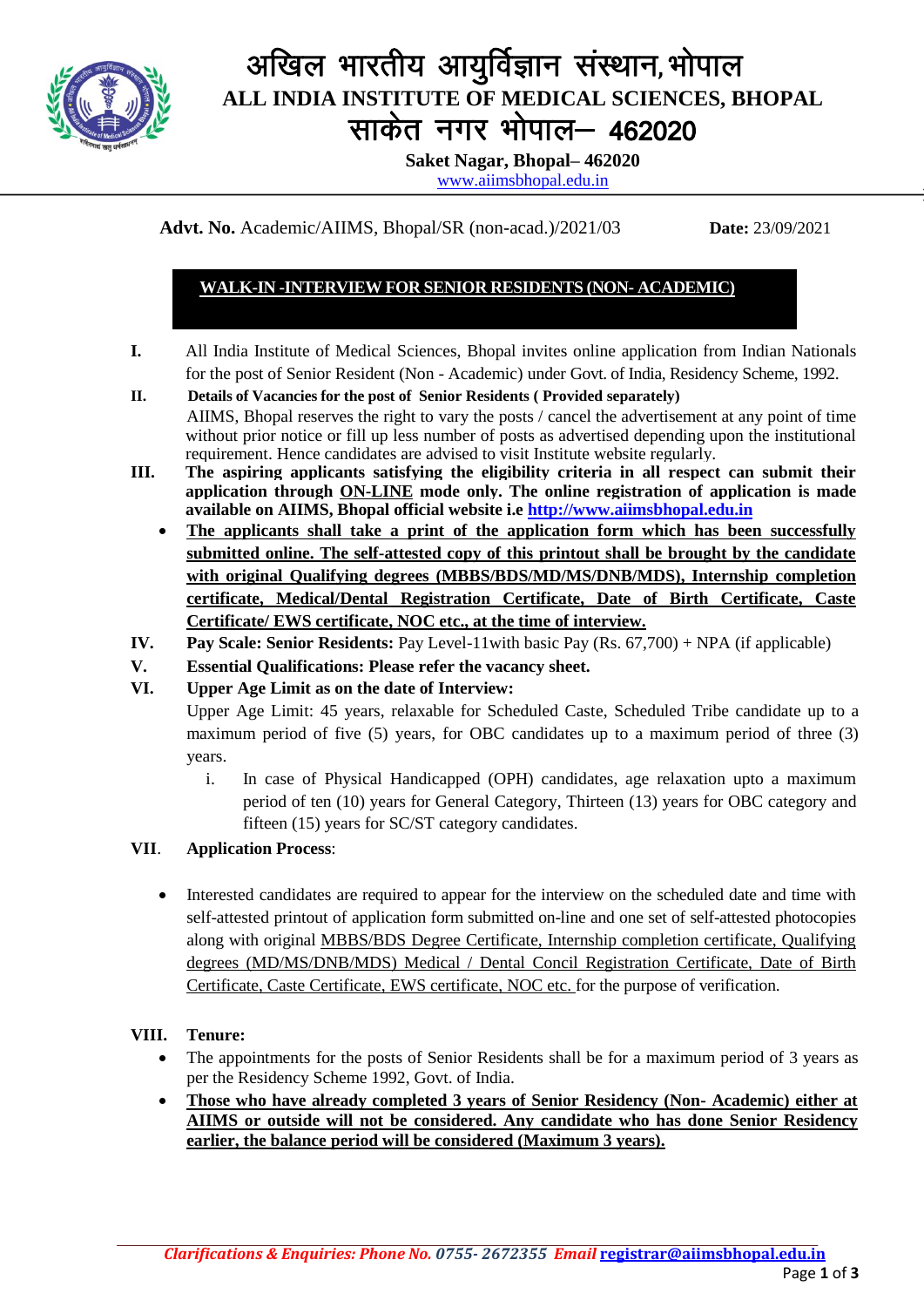**IX.** 'No Objection Certificate–NOC' is compulsory for those who are working in Central/State Government / Semi Government, autonomous institutions from their respective organization. The candidates who are in service in any Govt. Hospital/ Institutions are required to forward/submit their application through proper channel only. The candidates will not be permitted for Interview, if they fail to produce "No Objection Certificate" from their employer on the day of Interview.

If it is brought to the notice of authorities at any stage that the candidate had not submitted application through proper channel, then the candidature will stand cancelled and in case of selected candidate, services will be terminated immediately.

# **X. Reservation for SC/ST/OBC/EWS/OPH (PwD) shall be applicable as per Govt. of India policy:**

- 1. OBC Candidates will attach certificate issued by the competent authority in the form prescribed **(Annexure I)** for Central Government jobs along with certificate that the candidate does not belong to Creamy Layer. *Date of issue of Certificate should not be earlier than one year of the date of Interview*
- 2. For SC/ST-Certificate should be issued by Tehsildar or above rank officer in prescribed format.
- 3. Reservation for Economically Weaker Sections (EWSs) shall be applicable as per Govt. of India policy Office Memorandum No.  $36039/1/2019$ -Estt (Res) DoPT dated  $19<sup>th</sup>$  January, 2019 and  $31<sup>st</sup>$  January, 2019:

**As per guidelines, EWS posts are not carried forward / or considered as backlog vacancy in case unfilled hence other category candidates may be allowed provisionally to apply for post subjected to condition that they will be considered for the post as an UR candidate only if EWS category seat is otherwise not filled.**

EWSs Candidates will attach certificate issued by the competent authority in the form prescribed as per **annexure II.** *Date of issue of Certificate should not be earlier than one year of the date of Interview*

- 3. Criteria for Orthopedic Physically Handicapped (PwD): OA & OL Category
- The candidate must possess a valid document certifying his/her physical disability is conforming to judgment of Supreme Court of India i.e.: "With the approval of the Ministry of Health & Family Welfare, Govt. of India vide letter no. 18018/2/2009-ME(P-1) dated 17.02.2009.
- Candidates with disability of lower limbs between 50% to 70% shall be considered and in case candidates are not available of such disability in the category, then the candidates with disability of lower limbs between 40% to 50% will also be considered as per decision in the Writ Petition (Civil) 184/2005-Dr.Kumar Sourav Vs. UOI & others in the Supreme Court of India.
- The disability certificate should be issued by a duly constituted and authorized Medical Board of the State or Central Govt. Hospitals/Institutions and countersigned by Medical Superintendent / CMO /Head of Hospital / Institution.
- The Medical Board issuing certificate shall conform to guidelines of Ministry of Social Welfare and Empowerment (Govt. of India).

## **XI**. **Application Fees: (To be brought at the time of Interview)**

- Person with Bench-mark disabilities (PWBD): Nil
- For General/OBC category: Rs. 1500/-
- For EWS /SC/ST/category: Rs. 1200/-
- Fees to be paid by Demand Draft only in favour of "**AIIMS Bhopal**"
- Fee once remitted will not be refunded in any circumstance